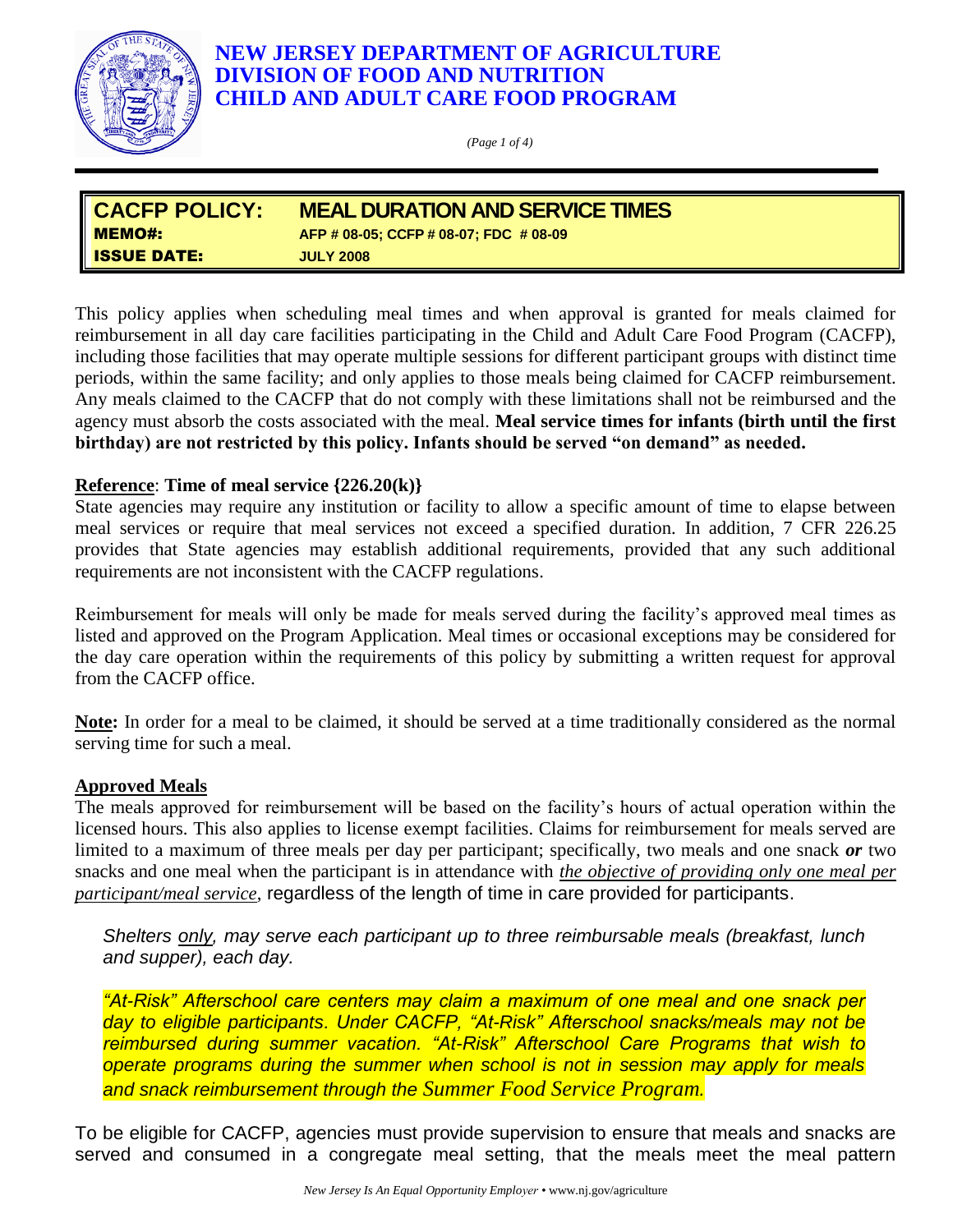requirements, and that records to justify its claims for reimbursement are maintained.

### **Meal Time Duration**

Meal service may be scheduled no earlier than 2 hours after the completion of the previous meal or snack.

The duration of the meal service shall be limited to 2 hours for lunches and supper and 1 hour for other meals per session/group.

Three hours shall elapse between the beginning of one meal service and the beginning of another, except that 4 hours shall elapse between the service of a lunch and supper when no supplement is served between lunch and supper.

| <b>MEAL TYPE</b>         | <b>MEAL SERVICE</b><br><b>TIME</b> | <b>MAXIMUM</b><br><b>DURATION</b> | <b>3HRS. LAPSE FROM BEGINNING</b><br>OF PREVIOUS MEAL OR SNACK |
|--------------------------|------------------------------------|-----------------------------------|----------------------------------------------------------------|
| <b>Breakfast</b>         | 6:00                               | 1 HOUR                            | 9:00                                                           |
| <b>AM Snack</b>          | 9:00                               | 1 HOUR                            | 12:00                                                          |
| Lunch                    | 12:00                              | 2 HOURS                           | 3:00                                                           |
| <b>PM</b> Snack          | 3:00                               | 1 HOUR                            | 6:00                                                           |
| Dinner                   | 5:00                               | 2 HOURS                           | 8:00                                                           |
| *Evening<br><b>Snack</b> | 8:00                               | 1 HOUR                            |                                                                |

Example:

*Meal Type Limitation - 3 Meals / day / participant. Meal Service Times must meet compliance for each group/session/participant.*

*In situations of half or part time day care sessions: meals served to the same participant(s) may only be claimed when there is at least 2 hours after the completion of the previous meal or snack.*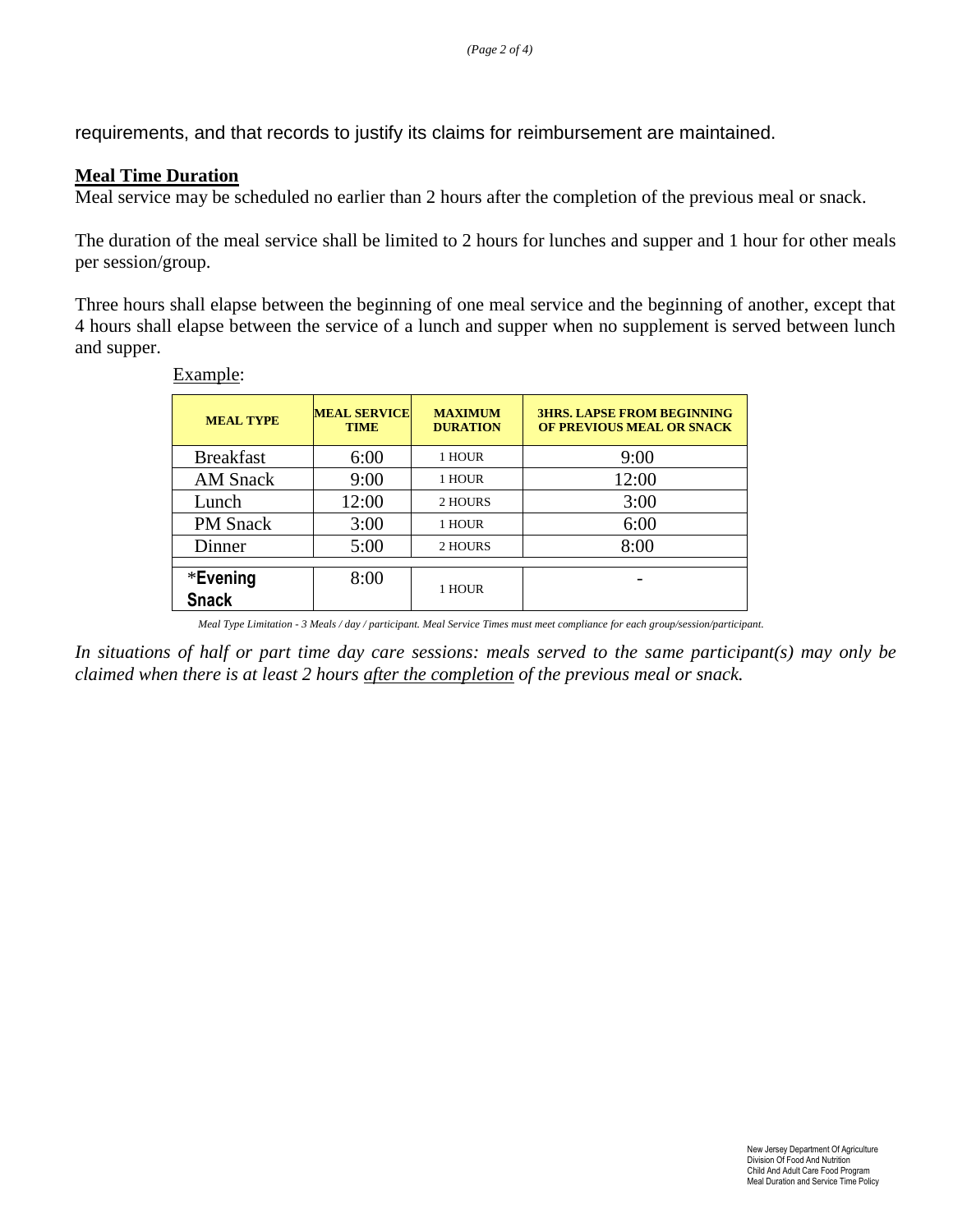#### **Reference: 7 CFR 226.20(k)** *Time of meal service***.**

State agencies may require any institution or facility to allow a specific amount of time to elapse between meal services or require that meal services not exceed a specified duration. In addition, 7 CFR 226.25 provides that State agencies may establish additional requirements, provided that any such additional requirements are not inconsistent with the CACFP regulations.

#### **When scheduling meal times, the following guidelines will be used for approval:**

#### **Breakfast**

The duration of the breakfast meal service may take no more than one hour from start to finish per session per group.

Breakfast service must end by 10:00 AM.

#### **Snack**

A snack may be approved for midmorning, afternoon and evening.

An \***Evening Snack** may only be approved for institutions licensed for evening care, night care and/or regularly operating over 15 hours per day. Evening snacks may not be approved for service before 8:00 PM.

The duration of the snack service may take no more than one hour from start to finish per session per group.

#### **Lunch**

Four hours shall elapse between the service of a lunch and supper when no supplement is served between lunch and supper.

The duration of the lunch meal service may take no more than 2 hours from start to finish per session per group.

The service of a lunch may not be scheduled to start before 11:00 AM and shall begin no later than 1:30 PM.

#### **Supper**

A supper may not be approved for facilities where the licensed approved operating hours end at or before 6:30 PM, or where licensed for evening care, but not actually operating for evening/night care hours.

The duration of the supper meal service may take no more than 2 hours from start to finish.

The service of a supper may not be scheduled to start before 5:00 PM and shall begin no later than 7 p.m. and end no later than 8 p.m.

**Meals served outside of these guidelines are not eligible for CACFP reimbursement and the agency must absorb the costs associated with the meal.**